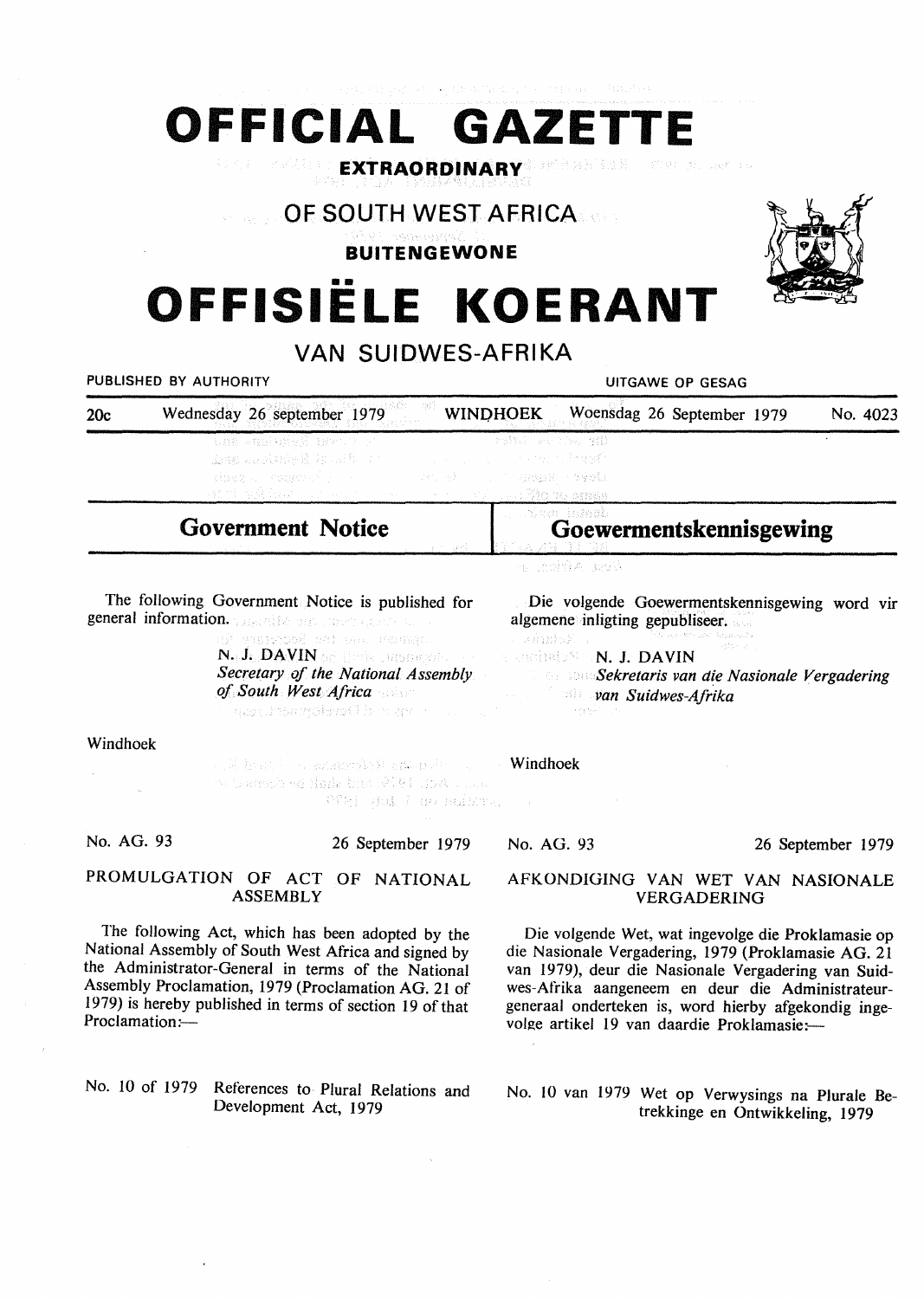**Act No. 10, 1979 REFERENCES TO PLURAL RELATIONS AND DEVELOPMENT ACT, 1979** 

> *(Afrikaans text signed by the Administrator-General on 21 September 1979)*

# **ACT**

**To provide, pursuant to the change of the name of the Department of Plural Relations and Development and the official titles of the Minister of Plural Relations and Development and the Secretary for Plural Relations and Development, for the interpretation of references to such name or official titles** in **laws and\_ documents, and for incidental matters.** 

BE IT ENACTED by the National Assembly of South West Africa, as follows:-

1. Any reference in any law or document to the Department of Plural Relations and Development, the Minister of Plural Relations and Development and the Secretary for Plural Relations and Development, shall be construed as a reference to the Department of Co-operation and Development, the Minister of Co-operation and Development and the Secretary for Plural Relations and Development, respectively.

2. This Act shall be called the References to Plural Relations and Development Act, 1979, and shall be deemed to have come into operation on 1 July 1979.

Interpretation or references to Department of Plural Relations and Development and certain official titles.

Short title and commencement.